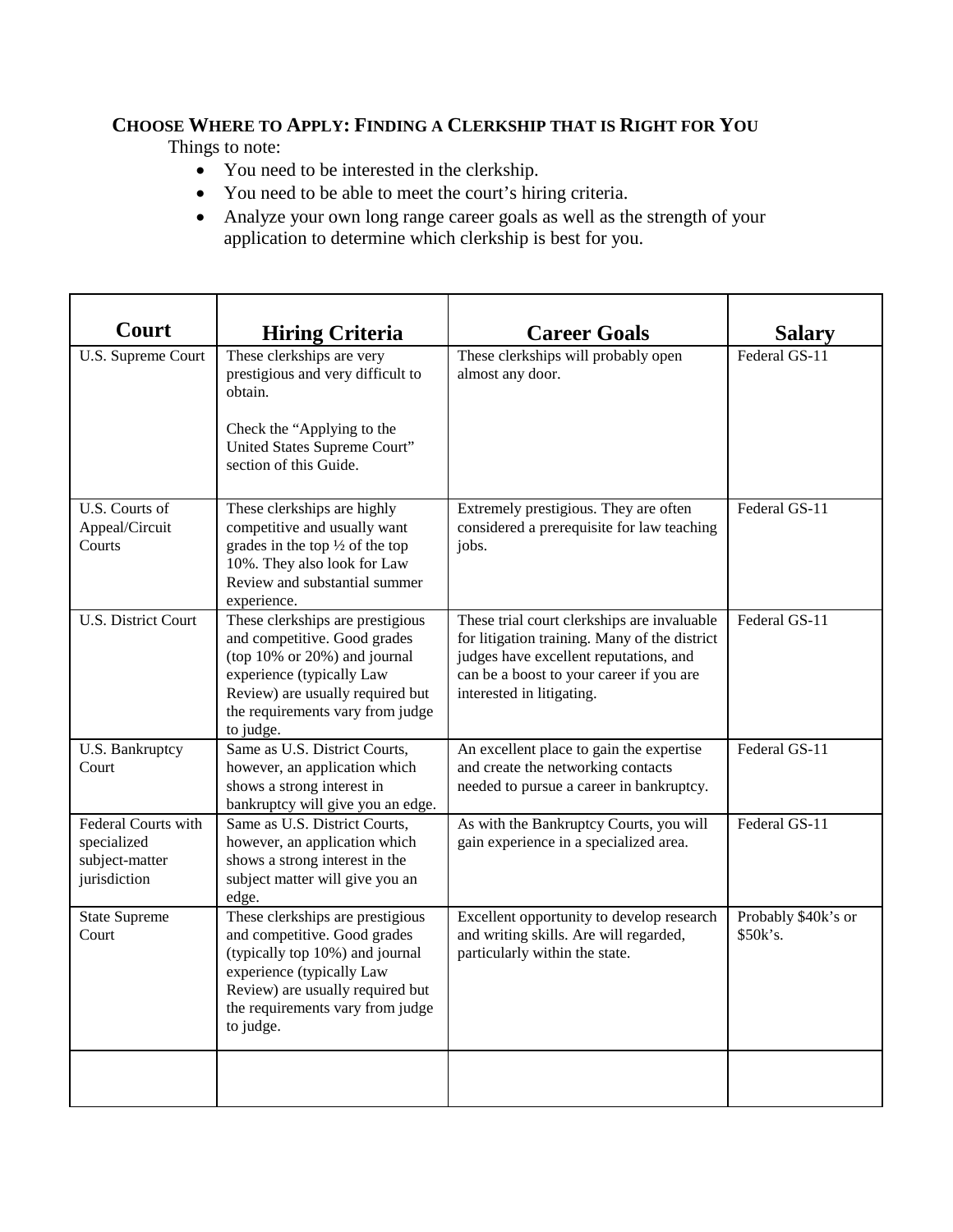| <b>State Appellate</b> | One positive element of state      | Excellent opportunity to develop research   | Probably \$40k's or    |
|------------------------|------------------------------------|---------------------------------------------|------------------------|
| Court                  | appellate clerkships is that they  | and writing skills. Are well regarded,      | \$50k's.               |
|                        | are not usually as competitive as  | particularly within the state.              |                        |
|                        | the state supreme court            |                                             |                        |
|                        | clerkships. Grade range is         |                                             |                        |
|                        | typically top 30% and up.          |                                             |                        |
|                        | Journal experience is highly       |                                             |                        |
|                        | regarded, but requirements vary    |                                             |                        |
|                        | from judge to judge.               |                                             |                        |
| <b>State</b>           | Requirements are all over the      | Excellent hands on training, particularly   | Probably \$40k's or    |
| District/Superior      | map. Grades are often not a major  | if you are interested in litigation. Trial  | \$50k's, but some can  |
| Court                  | factor, but evidence of good       | courts have a different feel than appellate | be as low as \$30k's   |
|                        | research and writing skills, solid | courts: faster pace, less formal, less      | or as high as \$60k's. |
|                        | summer experiences and good        | emphasis on writing style, more contact     |                        |
|                        | communication skills are           | with the public and with local              |                        |
|                        | important.                         | practitioners. Are well-regarded among      |                        |
|                        |                                    | the "where-the-rubber-meets-the-road"       |                        |
|                        |                                    | litigators in the local jurisdiction.       |                        |

## **DETERMINE THE HIRING PROCESS FOR YOUR SELECTED COURTS**

To learn more about the specific hiring procedures for your select clerkships check:

#### **Online System for Clerkship Application and Review (OSCAR)**

<https://oscar.uscourts.gov/>

■ The granddaddy of them all - OSCAR not only contains information about who is hiring, it actually takes and processes the applications, much like the Symplicity system. Recommenders can upload and merge letters in the system as well.

#### **Northwest Consortium Judicial Clerkship Database (Federal & State)**

[http://www.law2.byu.edu/page/index.php?id=current\\_students&cat=careers&content=rocky](http://www.law2.byu.edu/page/index.php?id=current_students&cat=careers&content=rocky)

■ The law schools in Washington, Oregon, Idaho, Utah and Arizona survey judges regarding their judicial clerkships and the data is entered into the NW Consortium Database, hosted by BYU. The Database contains information about both federal and state clerkships, largely in the west/rocky mountain region. Username: consortium; Password: supremecourt

### **Symplicity System Judicial Clerkship Component (Federal)**

[https://law-byu-csm.symplicity.com/](https://lawbyucsm.symplicity.com/)

**Example Symplicity is also the creator of OSCAR they are tapped into the** Administrative Office of the Federal Courts. Hence we receive an "address update" every quarter for the Federal Judges. You can access this information by going to the Symplicity Site. The feature allows you to download Excel lists of judges with various details. In addition, it tells you how judges are taking applications (i.e. OSCAR, hardcopy, email, etc.)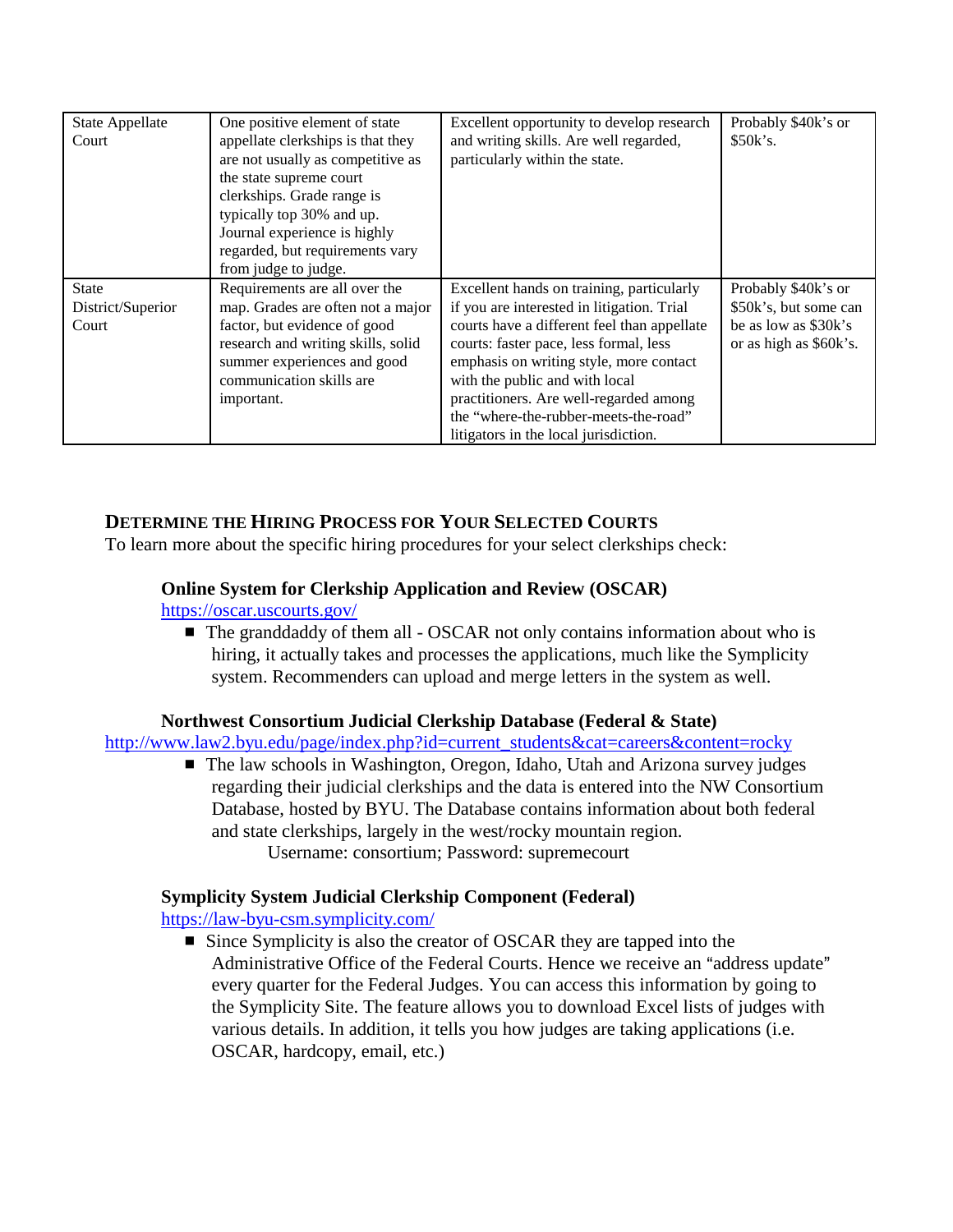#### **Vermont's Guide to State Judicial Clerkship Procedures (State)**

<http://forms.vermontlaw.edu/career/guides>

- $\blacksquare$  Provides information about all 50 states' application procedures for their state-level judicial clerkships.
	- Username: green; Password: mountains

## **APPLICATION MATERIALS**

- 1. What to Send
	- a. Unless otherwise indicated, you should send: resume, cover letter, transcript, writing sample, and 2-3 letters of recommendation
	- b. Writing Sample
		- i. 5-10 pages, take an excerpt out of something longer if you need to
		- ii. Be sure it demonstrates your analytical abilities
		- iii. A real-world memo or persuasive brief is best
		- iv. Be sure the work is your own and has not been edited by someone else, particularly if the judge requests an "unedited sample"
	- c. Letters of Recommendation
		- i. Recommenders should be law professors and legal employers
		- ii. OSCAR
			- 1. Your recommender can upload/merge right into the OSCAR system
				- a. You should work closely with recommender and his/her administrative assistant
		- iii. Hardcopies
			- 1. What if you need 100 + letters? Provide a list with addresses in an Excel spreadsheet so your recommender's administrative assistant can just merge them with a form letter. Again, be sure to work closely with your recommender and their assistant
		- iv. It is better if the recommender knows you and can speak about your work in specific detail
			- 1. If you are truly interested in a clerkship, you should make an effort to TA/RA for a professor your 1L summer or 2L year, before you need the letters

*Everything must be impeccably proofread.* With so many high quality applicants, typos and other small mistakes will automatically result in your application going into the trash. One judge indicated that 30% of the applications he receives are tossed away because of errors, including: typos, mistakes in the judge's title (i.e. "justice" instead of "judge"), abbreviations and incorrectly naming the court.

# **STRATEGIES THAT CAN HELP YOU GET A CLERKSHIP**

- Start early, particularly in developing working relationships with professors that can write you a letter of recommendation. Also, be sure and put your application materials together well in advance, rather than at the last minute.
- Grades and co-curricular activities. Academic honors and achievements are some of the